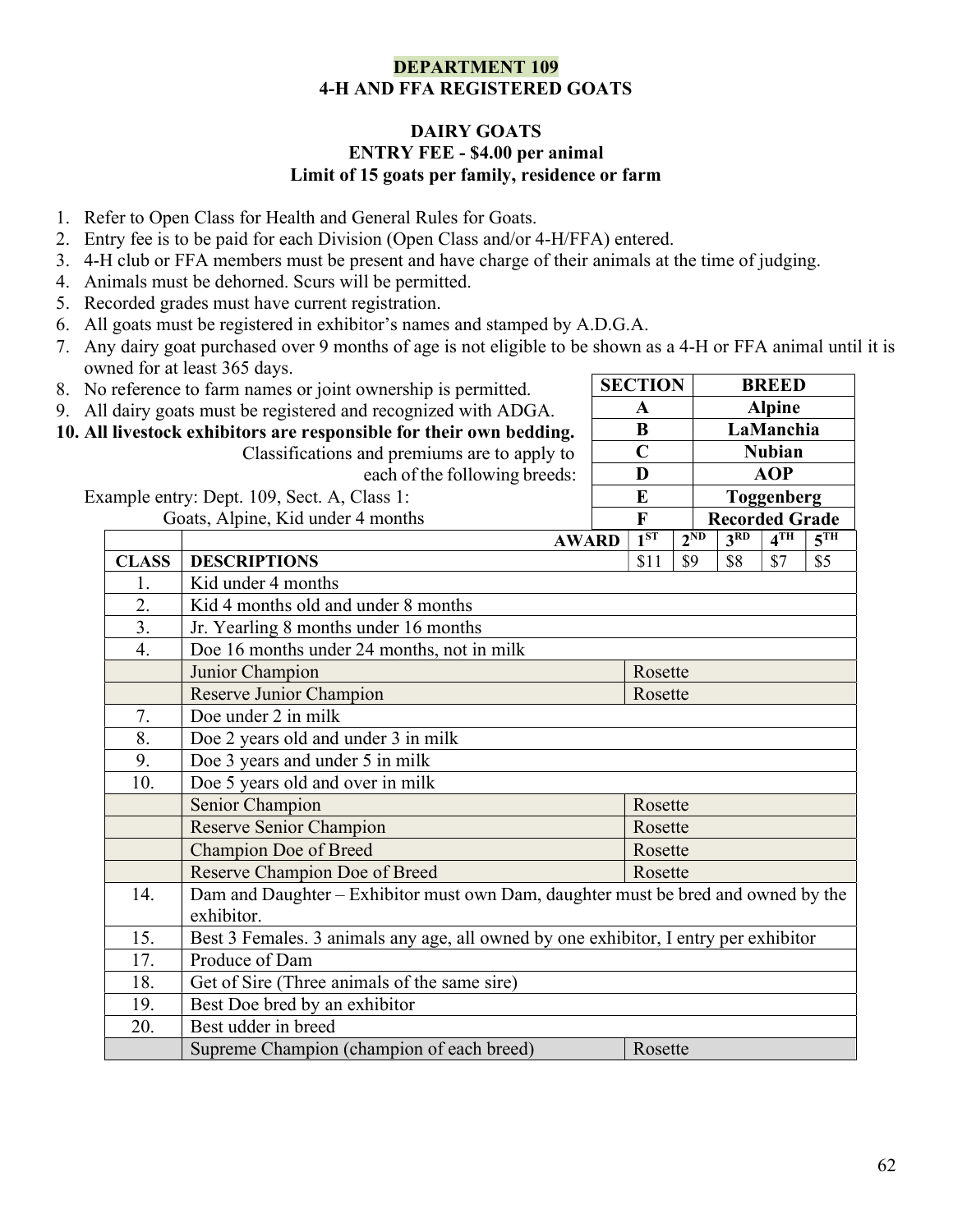### DEPARTMENT 109 SECTION L 4-H AND FFA DAIRY GOAT SHOWMANSHIP

- 1. 4-H and FFA members must show an animal in the fitting and showmanship contest provided it has been carried as a project and is owned by the exhibitor.
- 2. Judging based on 75% showmanship and 25% fitting.

|              |                                      | <b>AWARD</b> | $1^{ST}$ | $2^{ND}$ | 3RD | $4$ TH | 5TH |
|--------------|--------------------------------------|--------------|----------|----------|-----|--------|-----|
| <b>CLASS</b> | <b>DESCRIPTIONS</b>                  |              | \$11     | \$10     | \$9 | \$8    | \$7 |
| 1.           | Showmanship (15yrs. and over)        |              |          |          |     |        |     |
| 2.           | Showmanship $(12 – 14$ yrs.)         |              |          |          |     |        |     |
| 3.           | Showmanship $(10 - 11 \text{ yrs.})$ |              |          |          |     |        |     |
| 4.           | Showmanship (8-9 yrs.)               |              |          |          |     |        |     |
|              | <b>Champion Showman</b>              |              | Rosette  |          |     |        |     |
|              | Reserve Champion Showman             |              | Rosette  |          |     |        |     |

## DEPARTMENT 109 BREEDING MEAT GOATS ENTRY FEE - \$4.00 per animal Limit of 15 goats per exhibitor

- 1. Registration and health papers must be available upon arrival at fairgrounds.
- 2. An animal may show in one division only, meat breeding does may not show in Market or Dairy Goat show or vice versa.
- 3. Goats do not have to be dehorned but it is recommended.
- 4. All purebred goats must be registered in their respective breed organizations in exhibitor's name.
- 5. Registered animals may not be entered in crossbred class.
- 6. All non-papered animals will show in the crossbred class.
- 7. Class age will be determined as of August 1.
- 8. Two entries per exhibitor per class except group classes.
- 9. All livestock exhibitors are responsible for their own bedding.
- 10. Group classes one per of exhibitor.
	- o Get of Sire: to consist of three animals, one entry per exhibitor, one exhibitor need not own all animals.
	- o Produce of Dam: Three doe of any age, produced by the same dam.
	- o Bucks are only permitted in the Get of Sire and Produce of Dam group classes.
	- o Best Three Females: 3 animals, any age, all owned by one exhibitor, 1 entry per exhibitor.

| <b>SECTION</b> | <b>RREED</b>                             |
|----------------|------------------------------------------|
|                | Boer (Purebred, Full blood, Percentage)  |
|                | Other Meat (Pygmy, Spanish, Kinko, etc.) |
|                | Crossbred                                |
|                | Fiber                                    |

|               |                     | <b>AWARD</b> | 1ST | 2ND | 2RD | $\boldsymbol{A}$ TH | $\epsilon$ TH |
|---------------|---------------------|--------------|-----|-----|-----|---------------------|---------------|
| <b>CLASS</b>  | <b>DESCRIPTIONS</b> |              | \$1 |     | ¢о  | $\mathbb{C}$<br>Φ   | ن ق           |
|               | Does 0-6 months     |              |     |     |     |                     |               |
| $\mathcal{D}$ | Does 6-9 months     |              |     |     |     |                     |               |
|               | Does $10-12$ months |              |     |     |     |                     |               |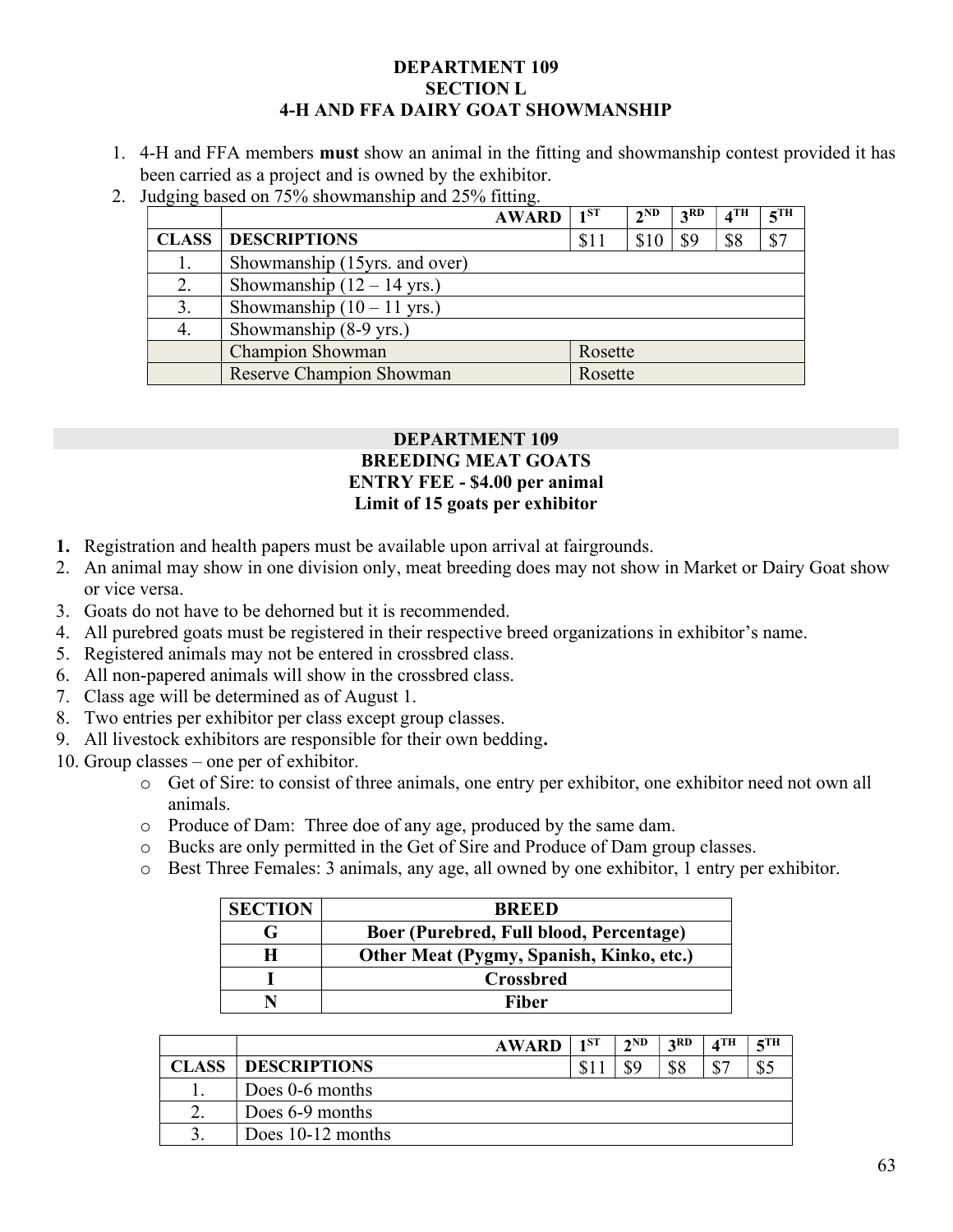|     | Junior Champion Female                       | Rosette |
|-----|----------------------------------------------|---------|
|     | Reserve Junior Champion Female               | Rosette |
| 4.  | Does 13-18 months                            |         |
| 5.  | Does 19-24 months                            |         |
| 6.  | Does 25-36 months                            |         |
| 7.  | Aged Does over 36 months                     |         |
|     | Senior Champion Female                       | Rosette |
|     | Reserve Senior Champion Female               | Rosette |
|     | <b>Grand Champion Female</b>                 | Rosette |
|     | <b>Reserve Grand Champion Female</b>         | Rosette |
| 12. | Get of Sire (Three animals of the same sire) |         |
| 13. | Produce of Dam (Two animals of the same dam) |         |
| 14. | Best 3 Females                               |         |
|     | <b>Supreme Champion Female</b>               | Rosette |

## DEPARTMENT 109 SECTION O

# BREEDING MEAT GOATS SHOWMANSHIP

| <b>CLASS</b> |                                 | <b>AWARD</b> | 1ST     | $2^{ND}$ | 2RD | $\boldsymbol{A}^{\mathrm{TH}}$ | $\epsilon$ TH |
|--------------|---------------------------------|--------------|---------|----------|-----|--------------------------------|---------------|
|              |                                 |              |         |          |     | \$8                            | ሰጣ            |
|              | Showmanship 8-13 yrs. old       |              |         |          |     |                                |               |
|              | Showmanship 14 yrs. & older     |              |         |          |     |                                |               |
|              | <b>Champion Showman</b>         |              | Rosette |          |     |                                |               |
|              | <b>Reserve Champion Showman</b> |              | Rosette |          |     |                                |               |

## DEPARTMENT 109 SECTION J 4-H AND FFA MARKET GOATS ENTRY FEE - \$4.00 per animal, Limited to 2 goats per exhibitor

- 1. Refer to Open Class for Health and General Rules for Goats.
	- a. No Brucellosis test will be required for market goats.
- 2. Open to purebred or crossbred neutered goats or does.
- 3. Animal must be owned by 4-H or FFA member by May 15 of the current year.
- 4. Animals must be under 1 year of age, identified by tattoo or tag, debudded and shows no evidence of castration wound.
- 5. Horns are allowed but not recommended. It is recommended that goats should be debudded or tipped.
- 6. Weight requirement: 65-120 pounds
- 7. Meat goat breeds are recommended.
- 8. All livestock exhibitors are responsible for their own bedding.

| <b>CLASS</b> |                                     | <b>AWARD</b> | 1 <sup>ST</sup> | $2^{ND}$ | 3 <sup>RD</sup> | 4 <sup>TH</sup> | 5 <sup>TH</sup> |
|--------------|-------------------------------------|--------------|-----------------|----------|-----------------|-----------------|-----------------|
|              | <b>DESCRIPTION</b>                  |              | \$12            | \$10     | \$9             | \$7             | \$6             |
| 101.         | <b>Market Goats</b>                 |              |                 |          |                 |                 |                 |
|              | <b>Lightweight Classes</b>          |              |                 |          |                 |                 |                 |
|              | ❖ Lightweight                       |              |                 |          |                 |                 |                 |
|              | ❖ Medium Lightweight                |              |                 |          |                 |                 |                 |
|              | ❖ Heavy Lightweight                 |              |                 |          |                 |                 |                 |
|              | Champion Lightweight                |              | Ribbon          |          |                 |                 |                 |
|              | <b>Reserve Champion Lightweight</b> |              | Ribbon          |          |                 |                 |                 |